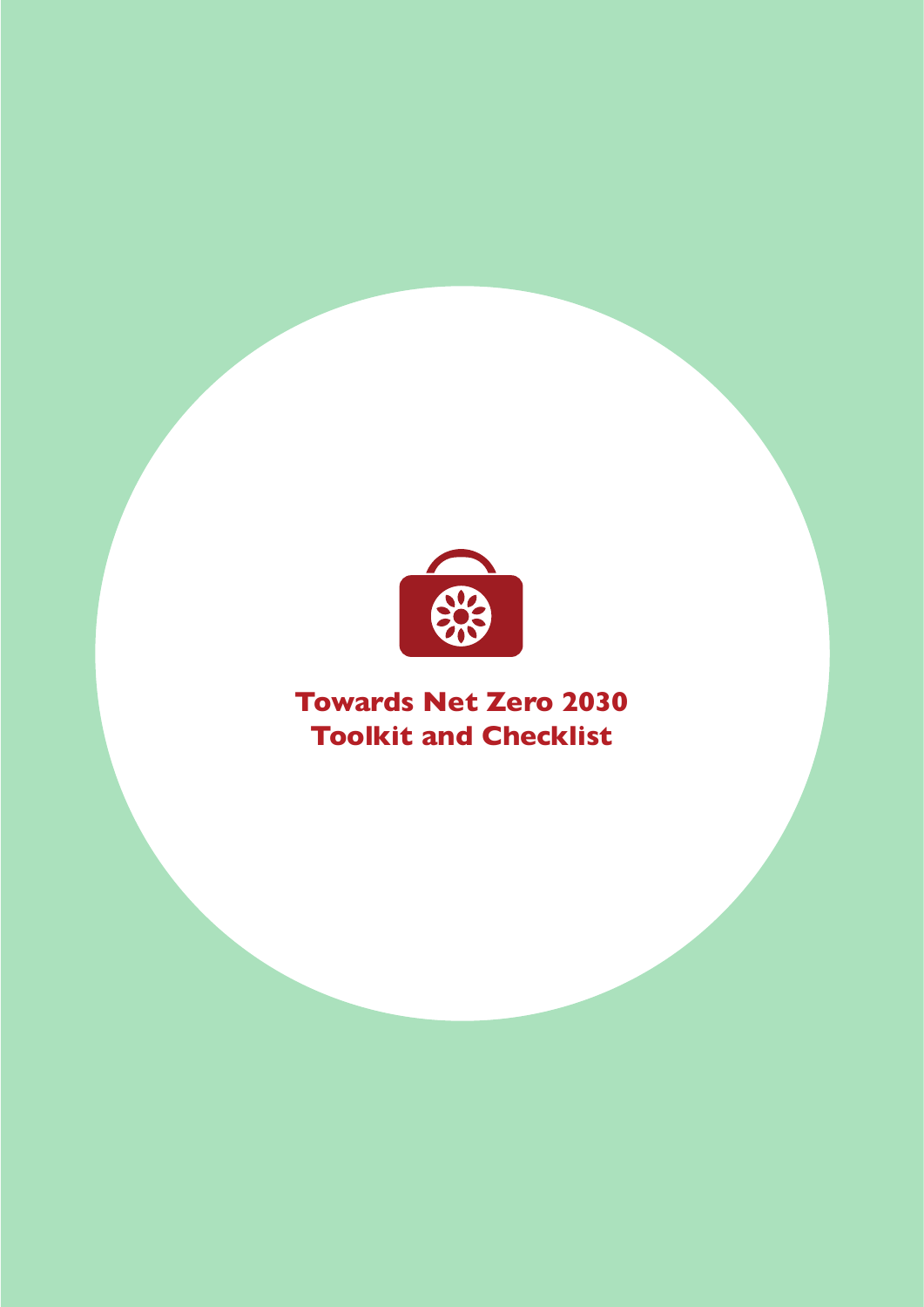### **Foreword**

The trees of the field shall clap their hands. *(Isaiah 55:12)*

The connection between our scriptures, God's creation and the climate emergency in the world is something that challenge us every day in our worship, in our prayers and in our daily lives.

Communities across the world are living with the devastating impacts as changes take place in the environment around them, with those least responsible for the climate and ecological crises being affected the most. Food becomes harder to produce, sea levels rise and drought hits  $-$  to name just a few of these impacts; these are not imagined threats of the future, these are things happening now to our brothers and sisters across the world. As part of God's creation and as part of the body of Christ we have a responsibility not only for what happens on our doorstep but also for what happens to the whole of God's Creation.

The Scottish Episcopal Church, along with partner churches and environmental groups, has committed to achieve net zero carbon emissions by 2030, to help limit the changes to the environment and to begin to restore the balance in Creation.

For the last few years, the Church in Society Committee has been working hard to help us all to discover ways of achieving this goal. Building on this work, the newly established Provincial Environment Group will provide continuing support to Dioceses and Charges as they engage with the task facing us all.

I am delighted to commend this initial part of the Toolkit of ideas and suggestions. The congregations and individual members of the church are often anxious about what it is we need to do and how we get started on this vital journey; this material begins to give us a roadmap of the journey ahead and I ask you all to engage with the Toolkit without delay and begin to make real change now.

People of faith are also people of hope, we believe in the hope of salvation, the hope of God's love and care for us and for this planet. Difficult as some of the changes may be, they are also signs of hope, each step on the road will bring hope to ourselves, to others, and to all of God's Creation.

+MaR Morcy: Primes

The Most Rev Mark Strange, Primus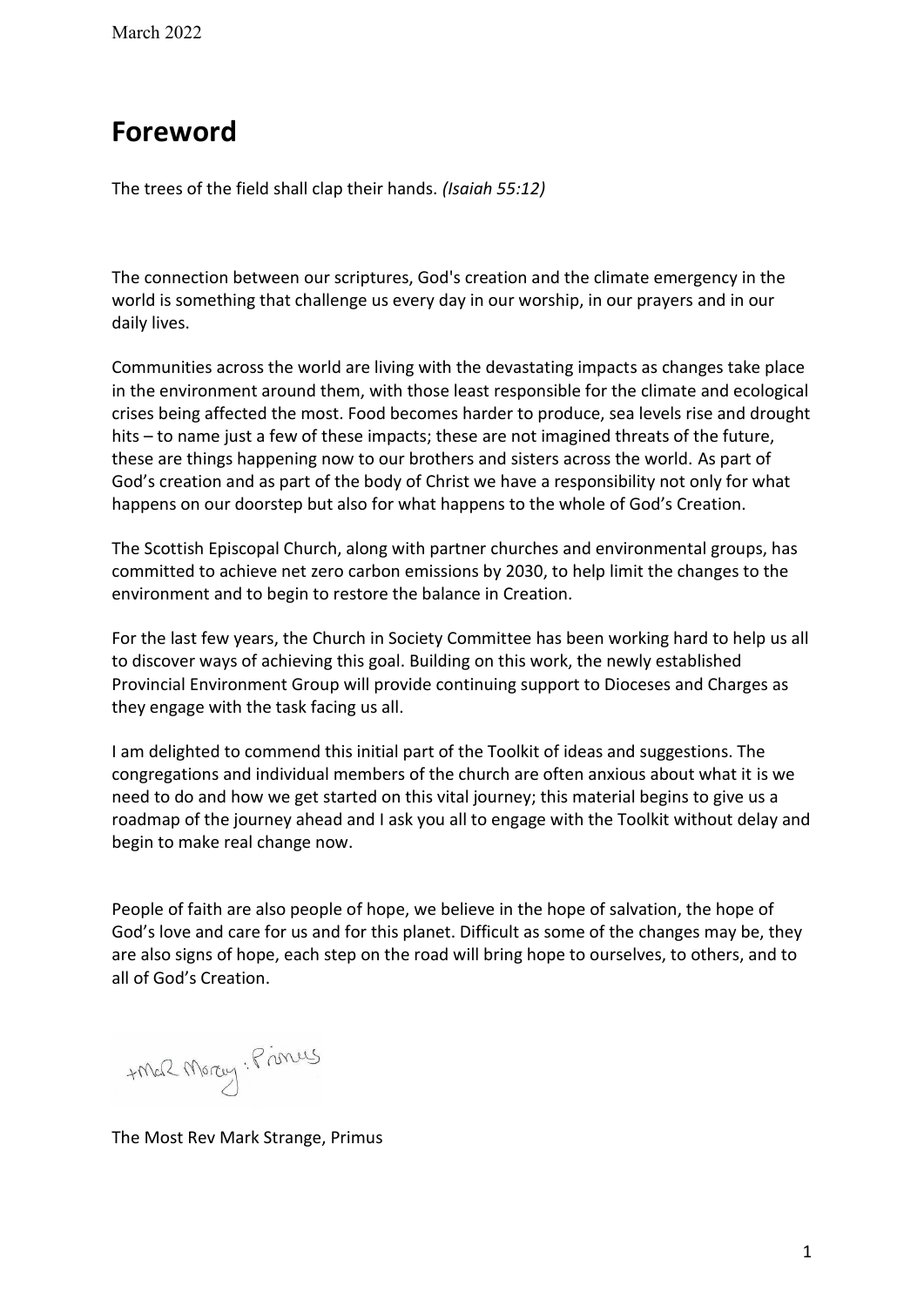## **Introduction**

In 2020, the General Synod of the Scottish Episcopal Church, recognising the climate emergency which the planet is facing, called for the whole church to work towards a target of achieving net zero carbon emissions by 2030. The Church in Society Committee worked with commitment and diligence to develop an action plan and, the following year, the Synod endorsed ten points of guidance and a programme of actions to help the Church on the way to becoming a cleaner, greener church, and put in place structures to support, resource and encourage us along the way.

The necessary changes encompass almost all aspects of our church: not only our buildings where we use the energy created from the burning of fossil fuels, but in every area of our life, work and worship. We need to transition to renewable alternatives as fast as we possibly can. We do not underestimate the challenge, but there are many steps we can take which will make a difference and we need to plan now for the bigger challenges can be met within the desired timeframe. It has to be done step by step and needs to cover church lands, buildings, halls, offices, and rectories, transport and church activities. Each church's plan of action will be unique to their situation, but some **points of guidance** can be recommended to all:

#### **Ten Points of Guidance** (first endorsed and commended by General Synod 2021)

- A. Seeking to **reduce energy use** in all our buildings and moving from oil/gas to electricity where possible
- B. **Changing from fossil fuel to electric** heating and renewable energy solutions such as heat pumps and solar power on our properties
- C. Using **less polluting forms of transport**, electric or hybrid cars, car sharing, wherever possible walking or cycling. Using online meetings often, but balanced with our need for human contact and Christian fellowship
- D. **Purchasing, food and waste**: using fairly traded, environment- and animal-friendly products in kitchens, offices. Reduce, reuse and repair where possible. Reducing waste by composting and recycling. Reduce paper use
- E. **Investment**: considering changing your church or diocese investments to avoid supporting companies extracting or burning fossil fuels on a large scale
- F. Developing **biodiversity and conservation** schemes in our land
- G. **Worship**: promoting care for God's creation through our preaching, liturgy, worship and prayers. Sharing good practice with each other
- H. **Education:** promoting learning within our churches and dioceses about climate action and care for God's creation
- I. **Community**: Work with others in our local community, and for global justice for vulnerable societies most affected by climate disruption
- J. Seeking **expert advice**, practical help, and funding possibilities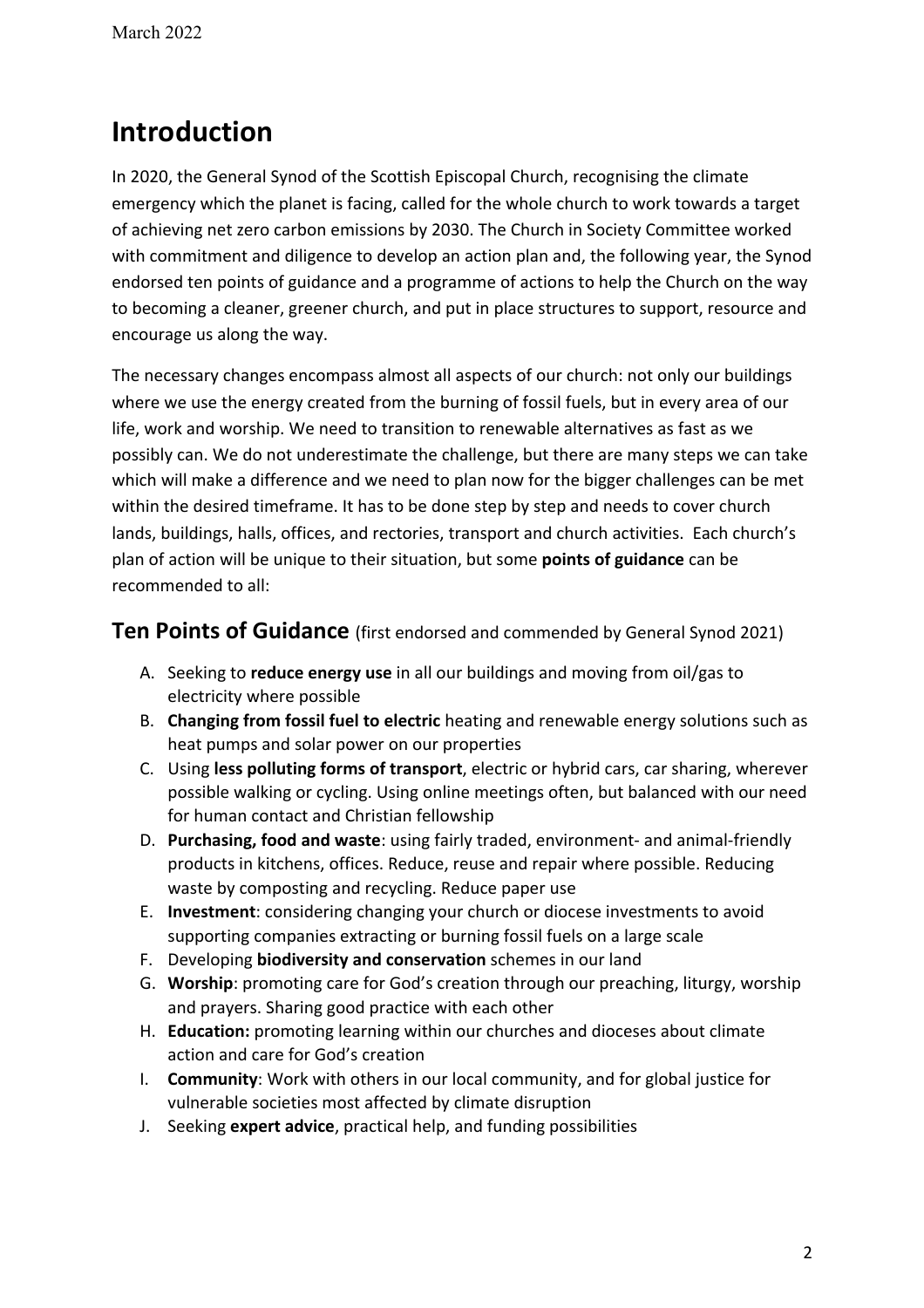With so much work to do, it can be hard to work out where to start. The checklist below breaks down the necessary actions into manageable steps which can be built upon progressively and realistically. There are many small tasks that can be easily accomplished  $$ indeed, many churches will find that they are doing them already. It is intended primarily for congregations, but dioceses, provincial bodies and individuals may also find the checklist helpful.

The Provincial Environment Group has been established by Standing Committee in November 2021 to support and enable the SEC to work towards the 2030 target. It will set out a strategy for a consistent and integrated approach across all levels of the SEC  $$ province, diocese and charge. It will also consider how to support the church in addressing and responding to other environmental concerns, such as the loss of biodiversity. The toolkit below will be developed further as information and resources improve, and as good practice emerges. As the Group receives information from dioceses and congregations, a picture of the church's carbon footprint will emerge against which we can begin to measure progress towards the 2030 goal. Other tools will follow over the coming years.

The toolkit includes a list of resources which users may find helpful. We are not alone on this journey  $-$  many other denominations, faith groups and organisations are travelling a similar path, and we travel together in hope and solidarity, sharing resources and good practice.

## **Using the toolkit checklist**

The first element in the Toolkit is a checklist table, which users are invited to complete to help understand where action has taken place and where action should be prioritised or engaged with. Groups can mark what changes they have already made and note new changes they can make that will make a difference  $-$  even the smallest action will help! Completing the checklist now and doing it again after a while will help keep a record of where changes have happened and will help users see the extent of the changes they have made.

The suggested actions are grouped under different subheadings; individuals may want to lead on a particular subheading within a larger eco group.

One crucial action is to calculate a carbon footprint and carry out an audit of current energy use, using the designated Energy Footprint Analyser (EFA), and therefore this comes first in the checklist. There are other existing tools which people may find helpful, such as the following:

Zero Waste Scotland <https://energy.zerowastescotland.org.uk/> provides free support and advice to organisations looking to reduce consumption and waste.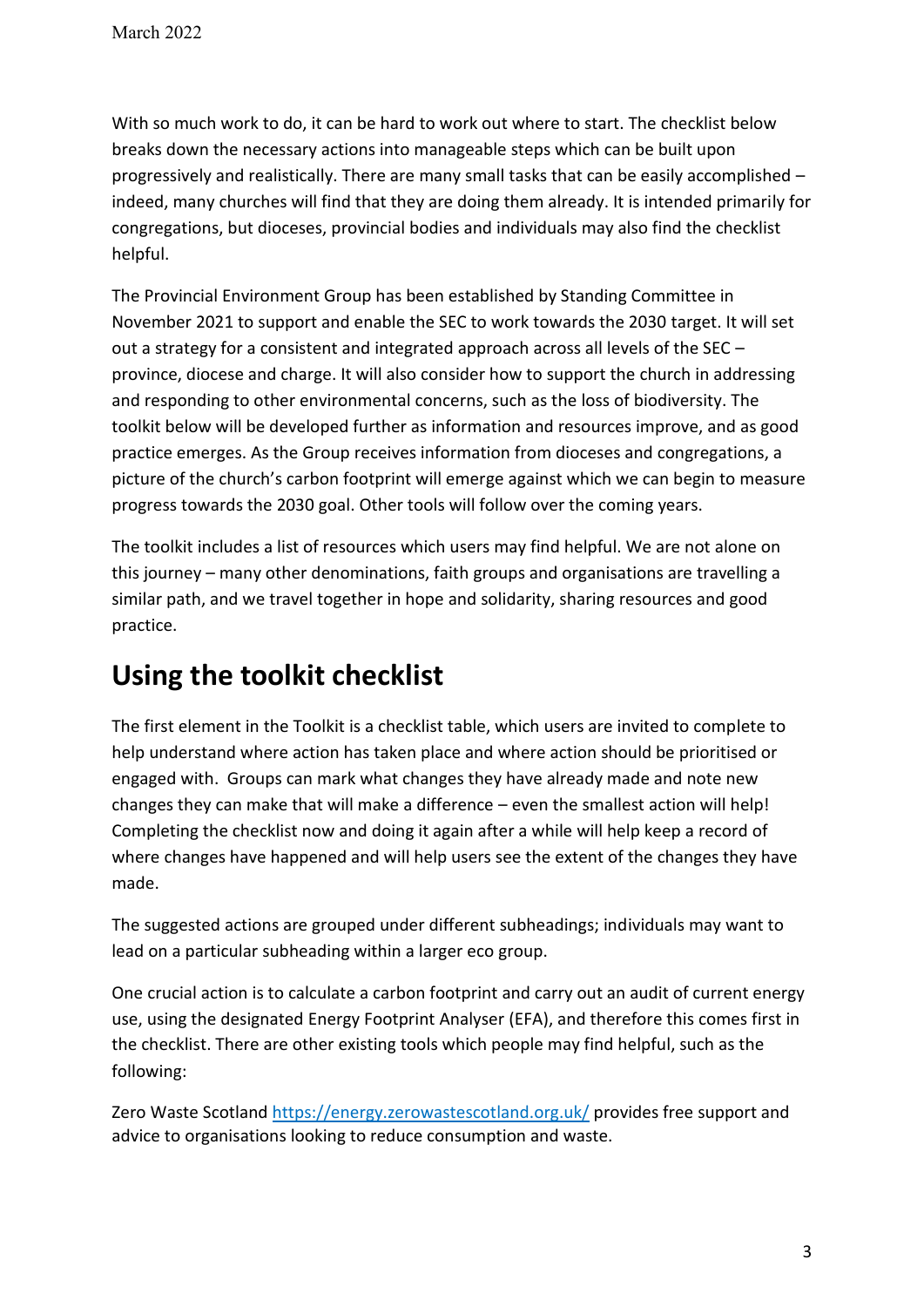360° Carbon <https://360carbon.org/> is an online tool which helps calculate the carbon footprint of a church or organisation.

Eco-Congregation Scotland<https://www.ecocongregationscotland.org/> has lots of advice and suggestions for congregations  $-$  on energy use, liturgical resources and much more.

There are lots of other resources, many noted at the end of the document, but users can feel free to look at other options and help the Provincial Environment Group to gain knowledge. The Provincial Environment Group will continue to update the list and share helpful material.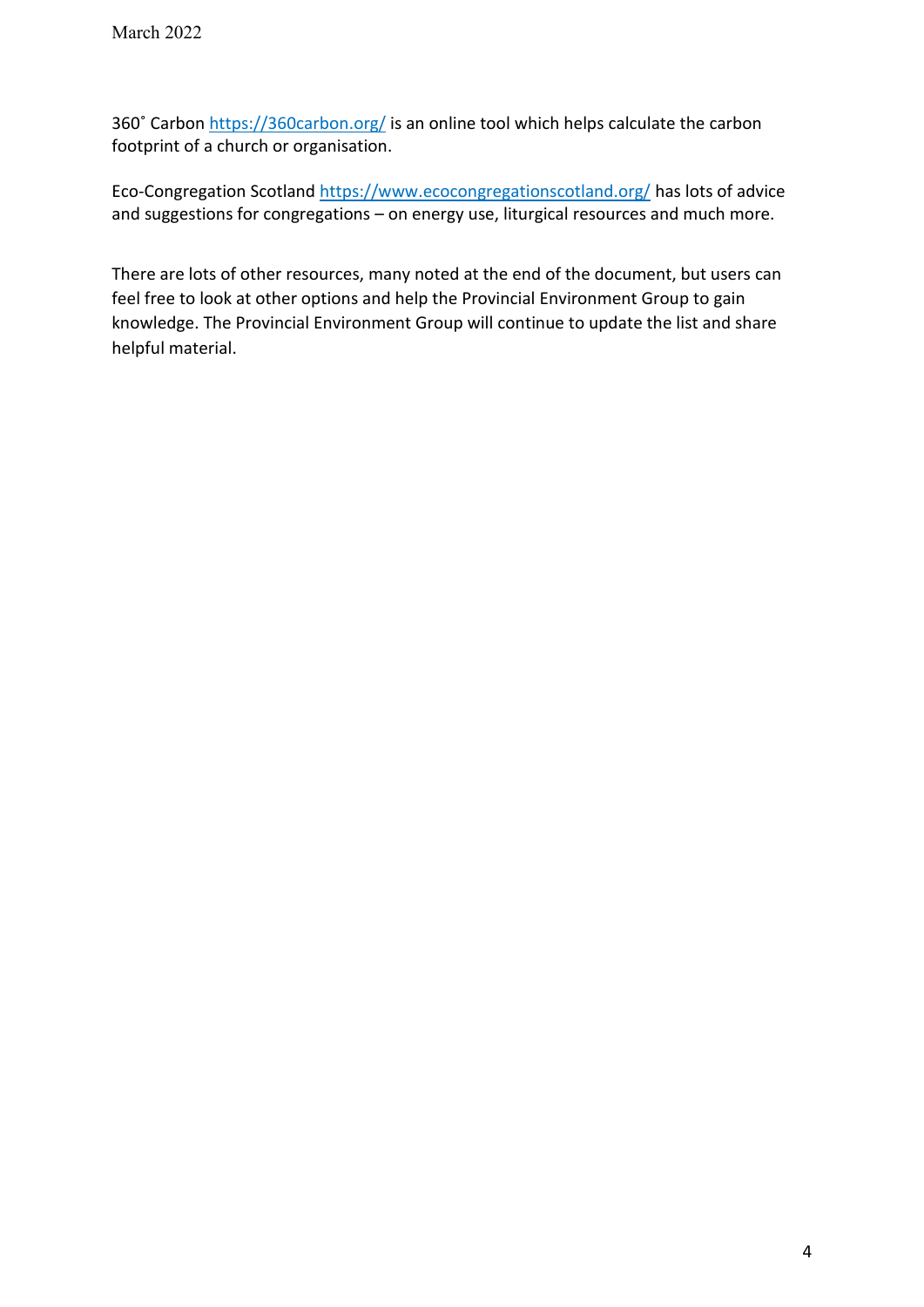# **Toolkit Checklist**

| <b>Task</b>                                                                                                                                                                                                                                                                                                                                                                                                                                                                                                                                                                                                                                                                                  | All to do |
|----------------------------------------------------------------------------------------------------------------------------------------------------------------------------------------------------------------------------------------------------------------------------------------------------------------------------------------------------------------------------------------------------------------------------------------------------------------------------------------------------------------------------------------------------------------------------------------------------------------------------------------------------------------------------------------------|-----------|
| Calculate the main elements of your carbon<br>footprint by using the new Energy Footprint<br>Analyser (EFA) developed by the Provincial<br>Environment Group at the Scottish Episcopal<br>Church. Use this simple tool to calculate the<br>carbon emissions associated with energy usage<br>in your church, and additionally create a baseline<br>that enables you to track this over time. Please<br>send your 2021 calculation to PEG using the tool<br>by Wednesday May 25th.<br>You can download the tool from the SEC website<br>here. Please note: You MUST download the free<br>Adobe Acrobat DC Reader application to use this<br>tool. The tool must be opened in this application. |           |

|                | <b>Tasks</b>                                                                                                                                                                                            | Done | Could<br>do now | <b>Consider in</b><br>medium or<br>long term |
|----------------|---------------------------------------------------------------------------------------------------------------------------------------------------------------------------------------------------------|------|-----------------|----------------------------------------------|
| А.             | <b>Reduce Energy Use and Improve Energy Efficiency</b>                                                                                                                                                  |      |                 |                                              |
| A1             | Insulate all buildings $-$ e.g. church, rectory,<br>halls - including walls, lofts, roof spaces, floors<br>and central heating and water pipes, where<br>possible.                                      |      |                 |                                              |
| A <sub>2</sub> | <b>Reduce draughts</b> with curtains, insulation strips<br>on doors and windows and by repairing cracked<br>or broken windows or replacing with double<br>glazing, maintaining appropriate ventilation. |      |                 |                                              |
| A <sub>3</sub> | Refurbish radiators; add 'smart' thermostats to<br>better control where and when you need heat.                                                                                                         |      |                 |                                              |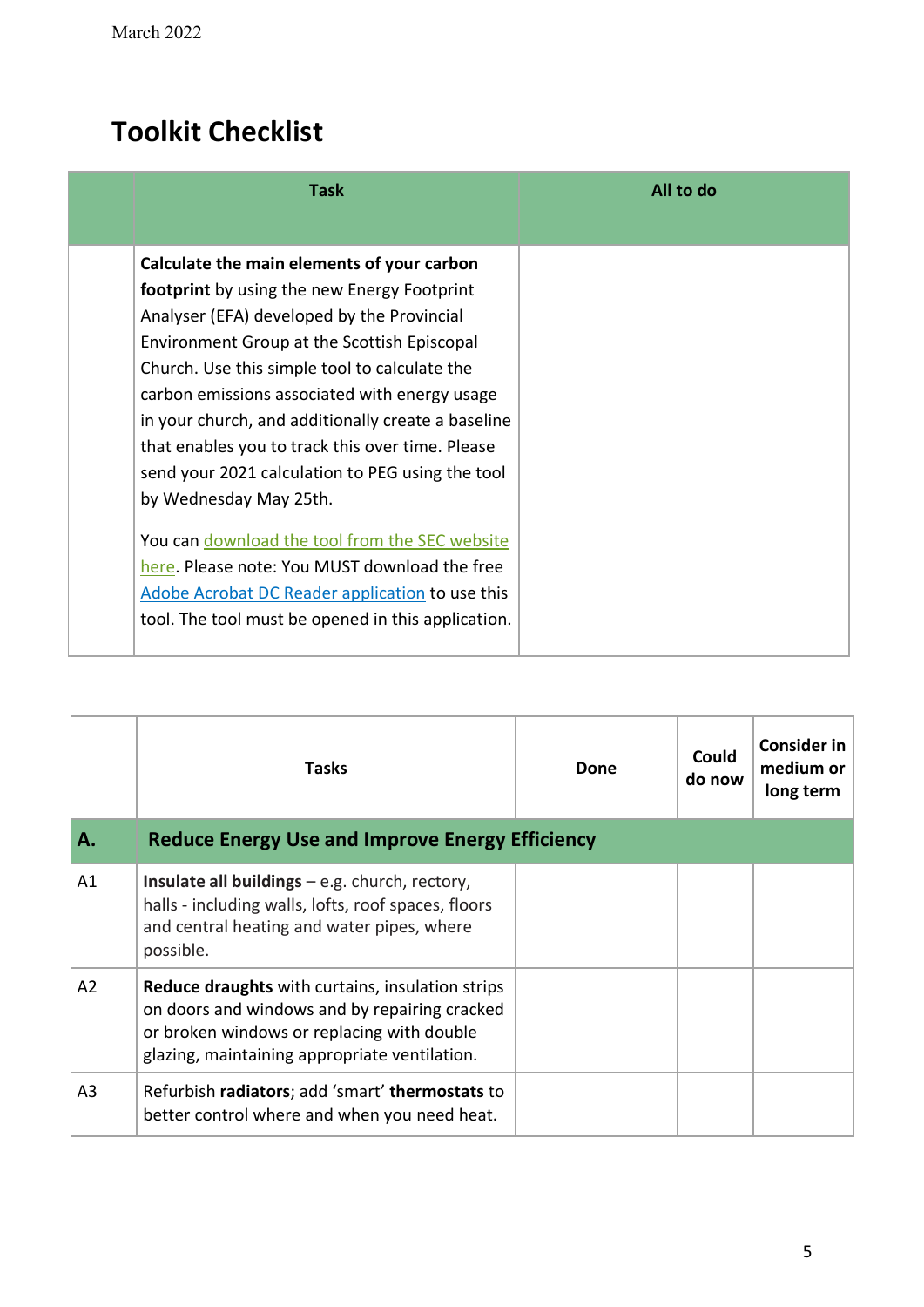| A4             | Audit the various uses of your buildings to plan<br>when they need heating and for how long.                                                                      |  |  |
|----------------|-------------------------------------------------------------------------------------------------------------------------------------------------------------------|--|--|
| A <sub>5</sub> | Install low energy lighting, such as that<br>provided by LED.                                                                                                     |  |  |
| A <sub>6</sub> | Install movement sensors on lights that are<br>only needed periodically, such as hallways,<br>stairs, and bathrooms.                                              |  |  |
| A7             | Buy energy efficient electrical equipment<br>(A+++) when it needs replacing. Make sure<br>appliances are never left on standby.                                   |  |  |
| <b>B.</b>      | Move from oil and gas to alternative heating sources, which may require a                                                                                         |  |  |
|                | longer term plan                                                                                                                                                  |  |  |
| <b>B1</b>      | Familiarise yourself with the document<br>"Sources of guidance to churches on heating of<br>buildings" and other property information from<br>the SEC found here. |  |  |
| <b>B2</b>      | Get a qualified person or organisation to do an<br>energy audit in order to suggest areas of<br>improvement.                                                      |  |  |
| B <sub>3</sub> | Switch to green energy tariffs                                                                                                                                    |  |  |
| <b>B4</b>      | Replace oil and gas boilers with heat pumps<br>and/or solar power.                                                                                                |  |  |
| <b>B5</b>      | Where replacement of oil and gas boilers are<br>not yet feasible, consider hybrid heating<br>systems.                                                             |  |  |
| <b>B6</b>      | Look out for grants and community-based<br>funding schemes to help finance changes.                                                                               |  |  |
| C.             | <b>Reduce transport emissions</b>                                                                                                                                 |  |  |
| C1             | Encourage walking, wheeling and cycling, use<br>of public transport and car sharing (where<br>appropriate).                                                       |  |  |
| C <sub>2</sub> | Provide bicycle racks and shelters and where<br>appropriate charging points for electric cars.                                                                    |  |  |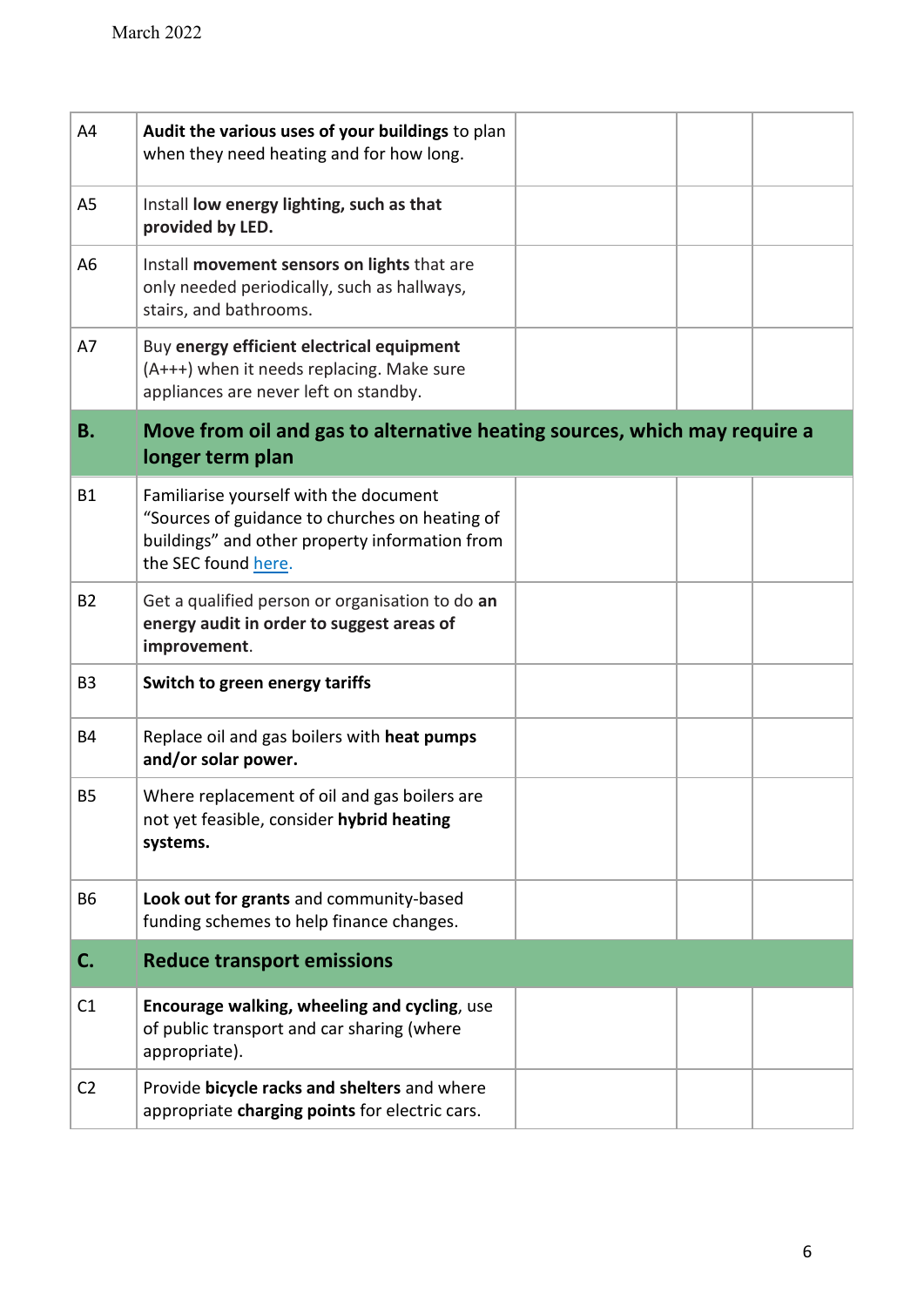| C <sub>3</sub> | Normalise meetings online where appropriate,<br>recognizing the need to balance this with in-<br>person meetings to ensure flourishing of people<br>and communities. However, please note that<br>online video communication platforms such as<br>Zoom/Microsoft Teams do increase carbon<br>footprint, especially with video enabled.<br>Footnote link:<br>https://doi.org/10.1016/j.resconrec.2020.10538<br>9 |  |  |
|----------------|-----------------------------------------------------------------------------------------------------------------------------------------------------------------------------------------------------------------------------------------------------------------------------------------------------------------------------------------------------------------------------------------------------------------|--|--|
| D.             | <b>Purchasing, food and waste</b>                                                                                                                                                                                                                                                                                                                                                                               |  |  |
| D <sub>1</sub> | Consider what and why you buy to reduce<br>waste and eliminate single use plastic, e.g.<br>refillable cleaning products, buy in bulk where<br>possible, use recycled and recyclable office<br>materials. Fair trade, local suppliers, etc.                                                                                                                                                                      |  |  |
| D <sub>2</sub> | Refuse items that are unsustainable, such as<br>single use plastics and carrier bags. Reduce your<br>paper use and use sustainably sourced, eco-<br>friendly paper and office products.                                                                                                                                                                                                                         |  |  |
| D <sub>3</sub> | Reuse or repurpose surplus items and repair<br>broken items. Consider hosting a repair café.<br>Share larger items or skills with other groups or<br>churches.                                                                                                                                                                                                                                                  |  |  |
| D4             | Make recycling bins easily accessible for paper,<br>card, plastic, glass and food.                                                                                                                                                                                                                                                                                                                              |  |  |
| D <sub>5</sub> | Consider how you can save water. Treating and<br>heating water is an intensive process.                                                                                                                                                                                                                                                                                                                         |  |  |
| E.             | Investment                                                                                                                                                                                                                                                                                                                                                                                                      |  |  |
| E1             | Follow SEC policy and guidelines on divestment<br>and investments found here                                                                                                                                                                                                                                                                                                                                    |  |  |
| F.             | <b>Promote biodiversity and conservation</b>                                                                                                                                                                                                                                                                                                                                                                    |  |  |
| F1             | Use your grounds to encourage biodiversity,<br>such as planting native flowers, shrubs and<br>trees, creating a wildlife hotel and leaving some                                                                                                                                                                                                                                                                 |  |  |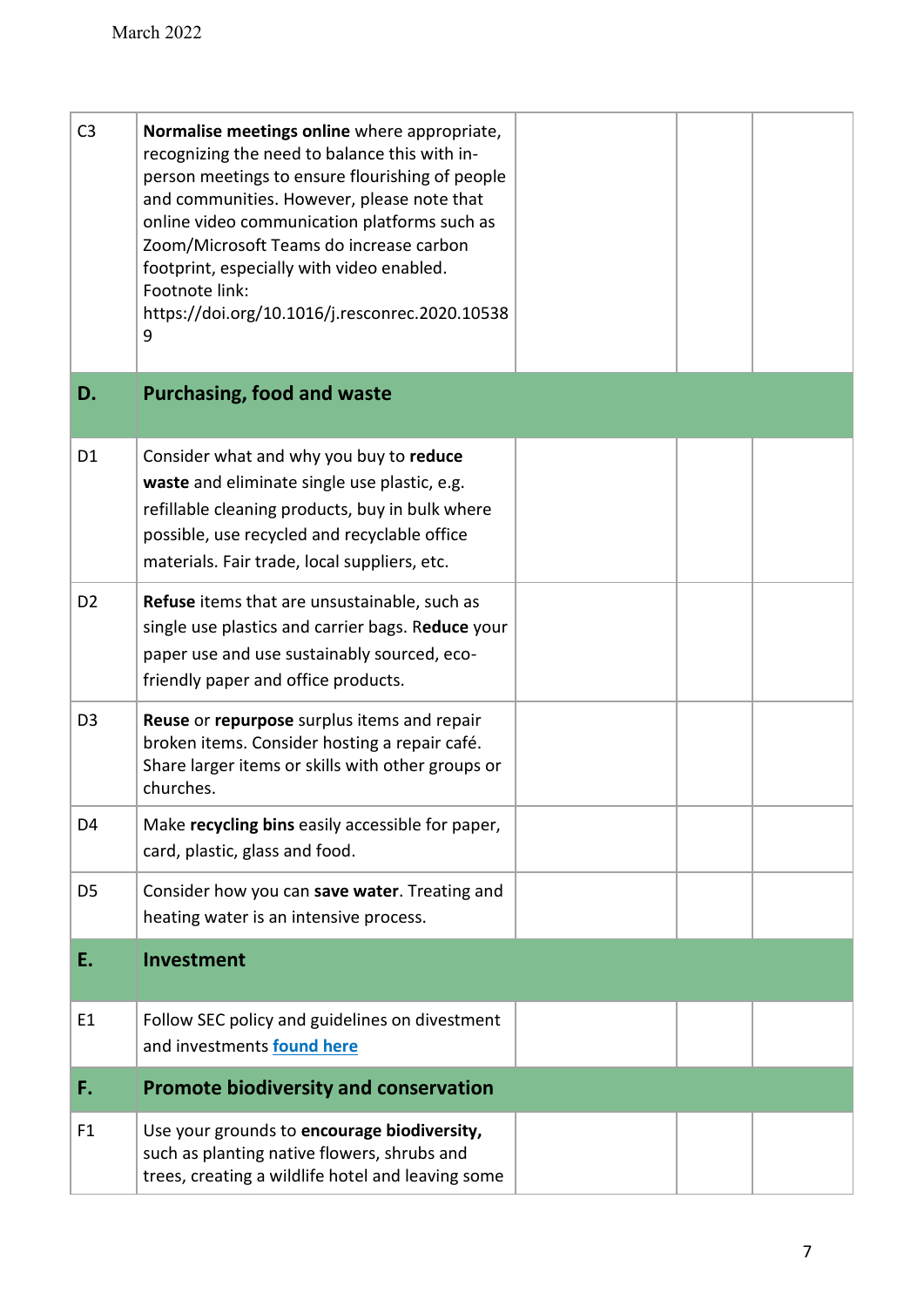|                | areas of grass long.                                                                                                  |  |  |
|----------------|-----------------------------------------------------------------------------------------------------------------------|--|--|
|                |                                                                                                                       |  |  |
| F <sub>2</sub> | For smaller areas, plant flower tubs along the                                                                        |  |  |
|                | frontage of the church or car park.                                                                                   |  |  |
| F <sub>3</sub> | Consider erecting bird/bat boxes.                                                                                     |  |  |
|                |                                                                                                                       |  |  |
| G.             | <b>Worship - Be the Church in action</b>                                                                              |  |  |
| G <sub>1</sub> | Embed care for God's creation in all of the Church's life, and through our preaching, liturgy,<br>worship and prayer. |  |  |
| G <sub>2</sub> | Celebrate the Season of Creation (1 September                                                                         |  |  |
|                | - 4 October) through services, liturgy teaching                                                                       |  |  |
|                | and events (SEC Liturgy).                                                                                             |  |  |
| G <sub>3</sub> | Hold an annual climate-focused service on                                                                             |  |  |
|                | Climate Sunday, to explore the theological and<br>scientific basis of creation care and climate                       |  |  |
|                | action, to pray, and to commit to action.                                                                             |  |  |
| G4             | Pray for change - many creative resources are                                                                         |  |  |
|                | available for praying for God's earth, and for                                                                        |  |  |
|                | justice for the most vulnerable.                                                                                      |  |  |
| G5             | <b>Plan a pilgrimage</b> $-$ an opportunity for people<br>to reconnect with God and nature.                           |  |  |
|                |                                                                                                                       |  |  |
| G <sub>6</sub> | Young people and Children - explore with<br>young people their insights and commitment to                             |  |  |
|                | change, and encourage the adult church                                                                                |  |  |
|                | community to listen. Help young people to<br>network with others.                                                     |  |  |
|                |                                                                                                                       |  |  |
| G7             | Join Eco-Congregation Scotland to share in and<br>learn from the collective wisdom of many other                      |  |  |
|                | Scottish churches seeking care for God's                                                                              |  |  |
|                | creation and climate action.                                                                                          |  |  |
| н.             | <b>Education</b>                                                                                                      |  |  |
| H1             | Explore the wide range of educational and                                                                             |  |  |
|                | theological materials around climate change                                                                           |  |  |
|                | and Christian ecological responses. Lent and<br>Advent Groups offer opportunities to respond                          |  |  |
|                | in spiritually creative ways to the climate crisis.                                                                   |  |  |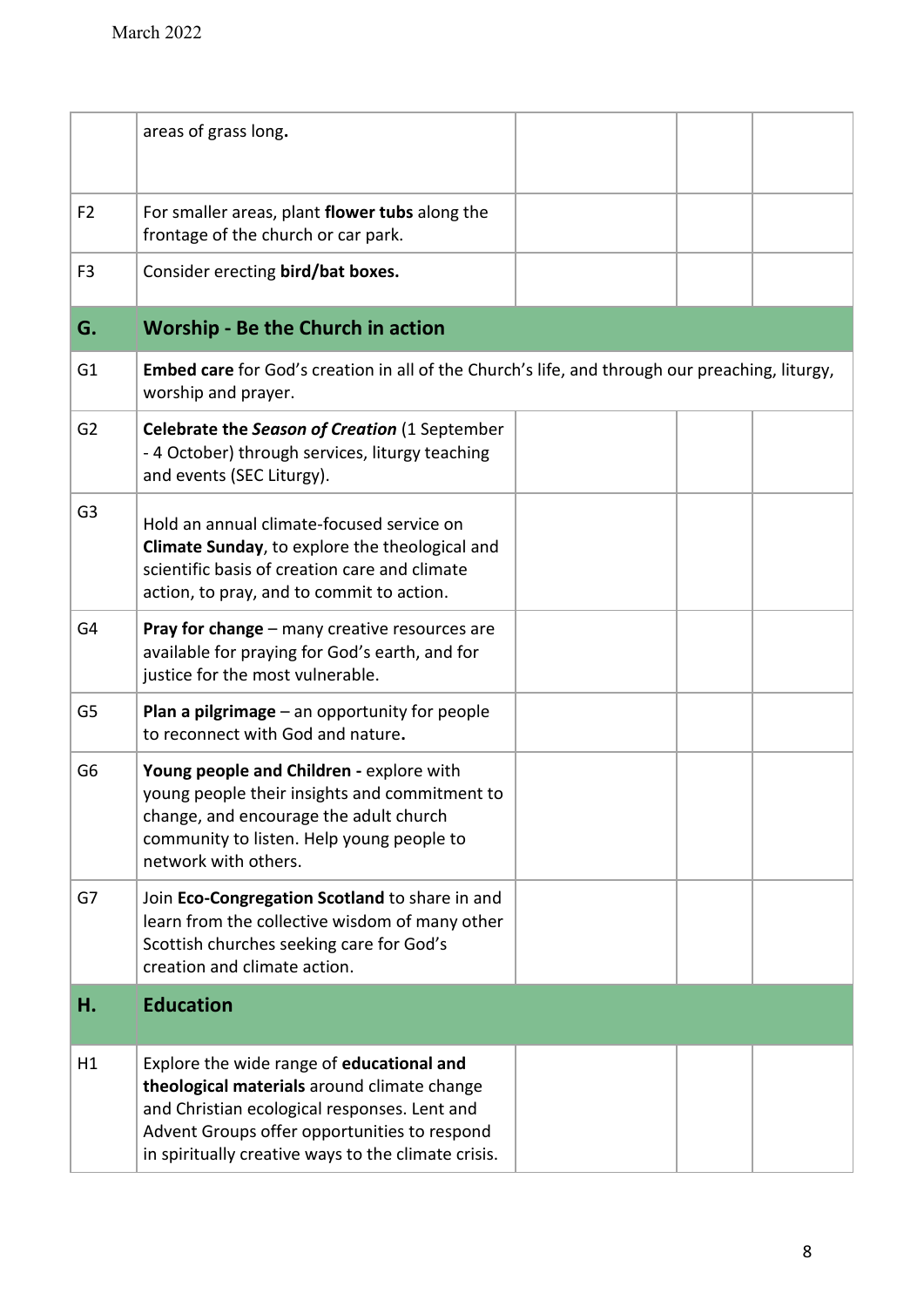| Ι.          | Be the Church in community                                                                                                                                        |  |  |
|-------------|-------------------------------------------------------------------------------------------------------------------------------------------------------------------|--|--|
| $ 1\rangle$ | Form an eco-group in your church as a starting<br>point to discuss this toolkit and to engage with<br>the SEC over the longer term                                |  |  |
| 12          | Engage with other churches and local<br>community groups on climate issues; explore<br>how you might work together, share skills and<br>encourage one another.    |  |  |
| 13          | Promote local environmental initiatives<br>through the church magazine, posters, notices,<br>and prayer.                                                          |  |  |
| 4           | Host public events, such as talks and workshops<br>on climate issues, or offer your space for others<br>to host events.                                           |  |  |
| 15          | Follow the work of others - Tearfund, Christian<br>Aid and the Joint Public Issues Team all have<br>resources to help participation both in and out<br>of church. |  |  |
| J.          | <b>Seek Expert Advice, Fundraising options</b>                                                                                                                    |  |  |
| J1          | Refer to expert organisations such as Zero<br>Waste Scotland and Energy Savings Trust                                                                             |  |  |
| J2          | Prepare in advance your carbon footprint for<br>energy audit in preparation for funding<br>applications                                                           |  |  |

| <b>Checklist completed by:</b> | Date of Vestry<br>meeting to which |  |
|--------------------------------|------------------------------------|--|
|                                | checklist results will             |  |
| Date completed:                | be reported:                       |  |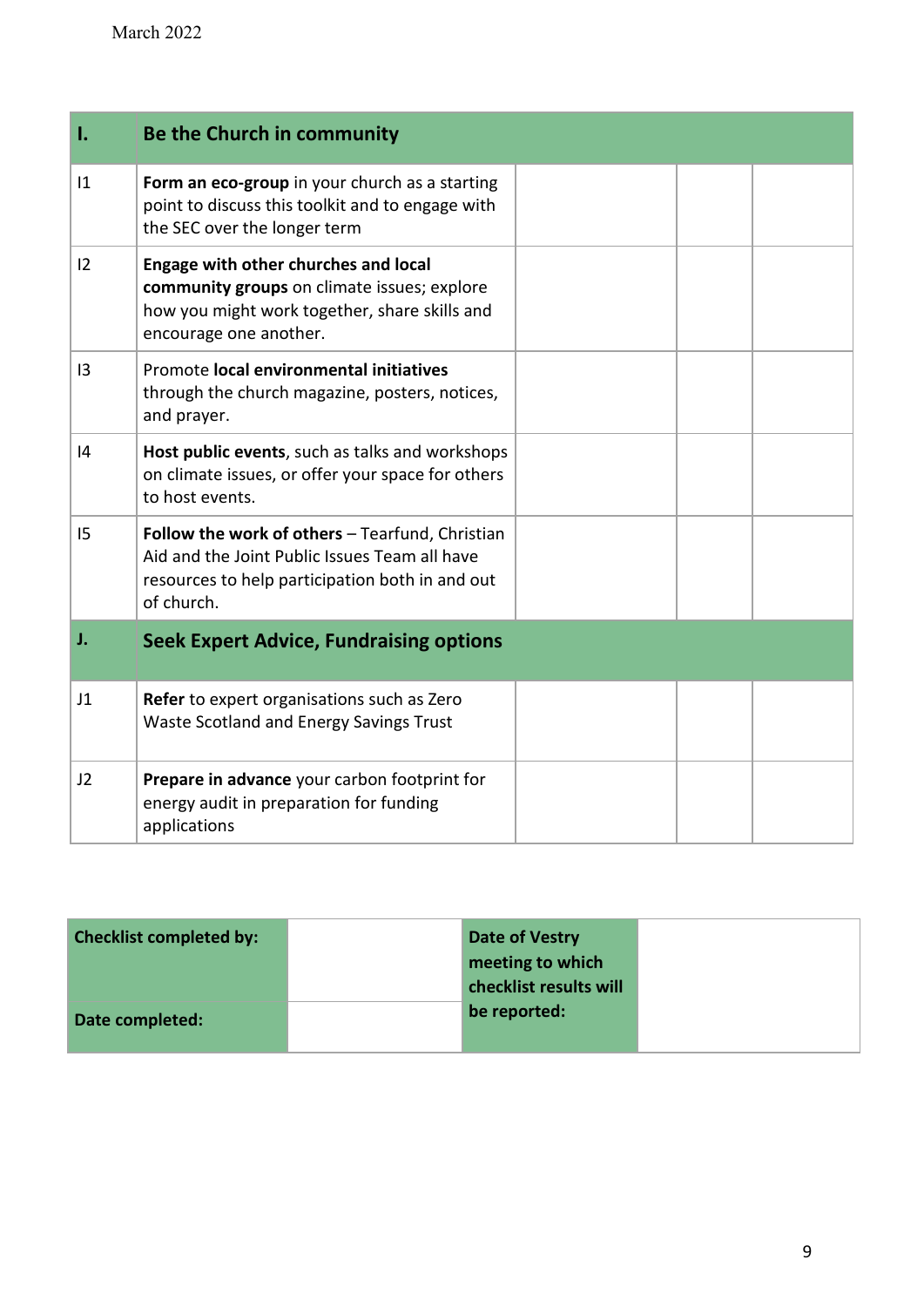### **IDENTIFYING NEXT STEPS**

#### **A) Priority Actions**

Identify the next step for those actions that could be done now. Which should take priority? Who will be responsible for taking these forward? By when?

| Action                  | Who's responsible? | <b>Target date for</b><br>completion | Date of review by<br>vestry |
|-------------------------|--------------------|--------------------------------------|-----------------------------|
| $\mathbf 1$             |                    |                                      |                             |
| $\overline{2}$          |                    |                                      |                             |
| $\overline{\mathbf{3}}$ |                    |                                      |                             |
| $\overline{4}$          |                    |                                      |                             |
| 5                       |                    |                                      |                             |
| $\boldsymbol{6}$        |                    |                                      |                             |
| $\overline{7}$          |                    |                                      |                             |
| $\,8\,$                 |                    |                                      |                             |
| $\overline{9}$          |                    |                                      |                             |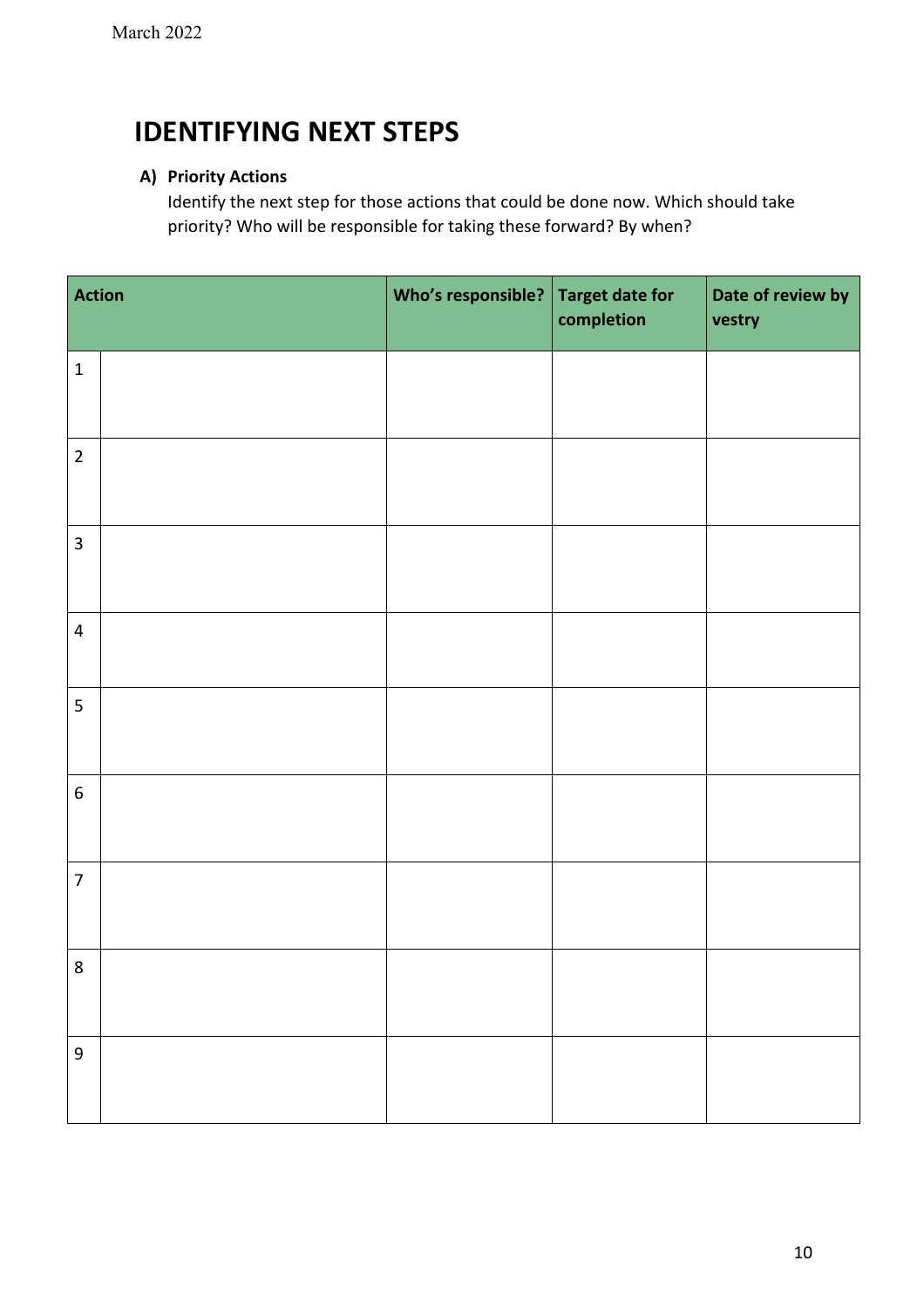#### **B) Further Actions**

Identify the next step for actions which could be considered in medium or long term. Who will be responsible for exploring these? By when?

| Action                  |  | Who's responsible? | Target date for<br>completion | Date of review by<br>vestry |  |
|-------------------------|--|--------------------|-------------------------------|-----------------------------|--|
| $\mathbf 1$             |  |                    |                               |                             |  |
| $\overline{2}$          |  |                    |                               |                             |  |
| $\overline{\mathbf{3}}$ |  |                    |                               |                             |  |
| $\overline{\mathbf{4}}$ |  |                    |                               |                             |  |
| 5                       |  |                    |                               |                             |  |
| $\boldsymbol{6}$        |  |                    |                               |                             |  |
| $\overline{7}$          |  |                    |                               |                             |  |
| $\overline{8}$          |  |                    |                               |                             |  |
| $\boldsymbol{9}$        |  |                    |                               |                             |  |

#### **C) Feedback**

We would welcome feedback on this toolkit and your suggestions and contributions. Please email **environment@scotland.anglican.org** with your comments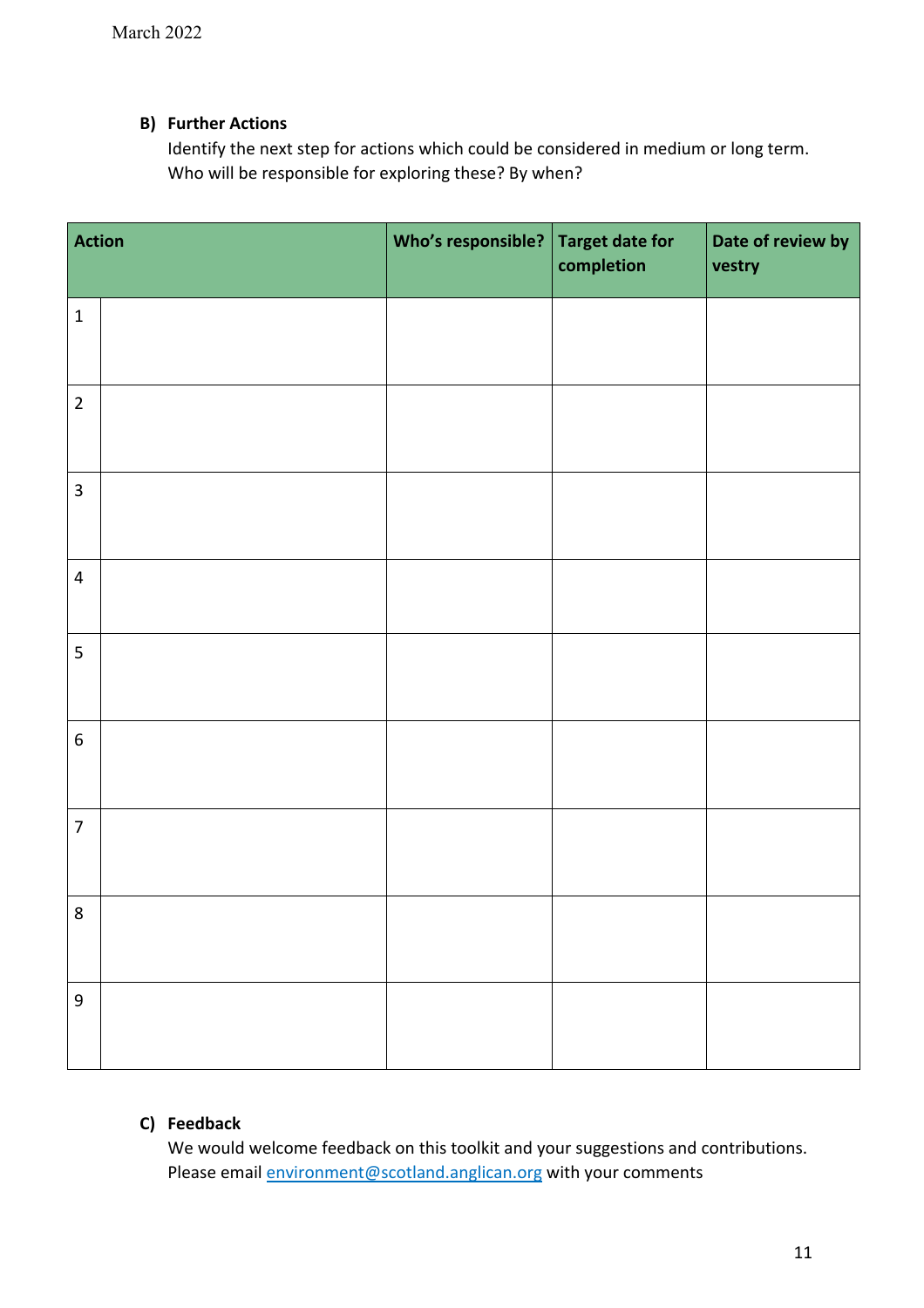## **Helpful Tools:**

#### **The SEC [Vestry Resources](https://www.scotland.anglican.org/vestry-resources/) page has useful information on buildings, processes and potential funding streams**

#### **Audits, Energy and Recycling**

Scotland's Taking Action [Zero Waste Scotland](https://energy.zerowastescotland.org.uk/) [Energy Action Scotland](https://www.eas.org.uk/) [Carbon Footprint tool](https://360carbon.org/) [Repair Cafe](https://repaircafe.org/en/) **[Waterwise](https://www.waterwise.org.uk/save-water/)** [Carbon Conversations](http://www.carbonconversations.co.uk/)

#### **Climate Change and Gender Justice**

[SHE Changes Climate](https://www.shechangesclimate.org/open-letter)

#### **Biodiversity**

[A Rocha](https://www.arocha.org/en) [Nature Scot](https://www.nature.scot/scotlands-biodiversity/make-space-nature) [Community Woodlands](https://www.communitywoods.org/funding) [Greenspace Scotland](https://www.greenspacescotland.org.uk/) [Woodland Trust](https://www.woodlandtrust.org.uk/) Scottish Wildlife Trust - [helping wildlife at home](https://scottishwildlifetrust.org.uk/things-to-do/helping-wildlife-at-home/)

#### **Further Engagement and Reading**

[Christian Aid](https://www.christianaid.org.uk/campaigns/climate) [Joint Public Issues Team](https://www.jointpublicissues.org.uk/) **[Tearfund](https://www.tearfund.org/campaigns/christianity-and-climate-change-film-series)** [An Ecotheology Bibliography](https://hannahmmalcolm.wordpress.com/ecology-for-your-theology-bookshelf/) [Stop Climate Chaos](https://www.stopclimatechaos.scot/three-ways-to-make-our-buildings-fit-for-the-future/) [Christian Climate Action](https://christianclimateaction.org/) [Climate Assembly Scotland](https://www.climateassembly.scot/) [Operation Noah | A Christian response to climate change](https://operationnoah.org/) [Peers for the Planet](https://www.peersfortheplanet.org/) [Sustainable Development in Historic Faith Buildings](https://www.futurelearn.com/courses/enabling-community-based-leadership-in-design-sustainable-development-of-historic-faith-buildings)

#### **Liturgical Resources**

[Season of Creation](https://seasonofcreation.org/resources/) [Climate Sunday](https://seasonofcreation.org/resources/) [Scottish Episcopal Church](https://www.scotland.anglican.org/who-we-are/publications/liturgies/season-of-creation-worship-material-for-experimental-use/) - Liturgy for Season of Creation [Sustainable Preaching](http://sustainable-preaching.org/)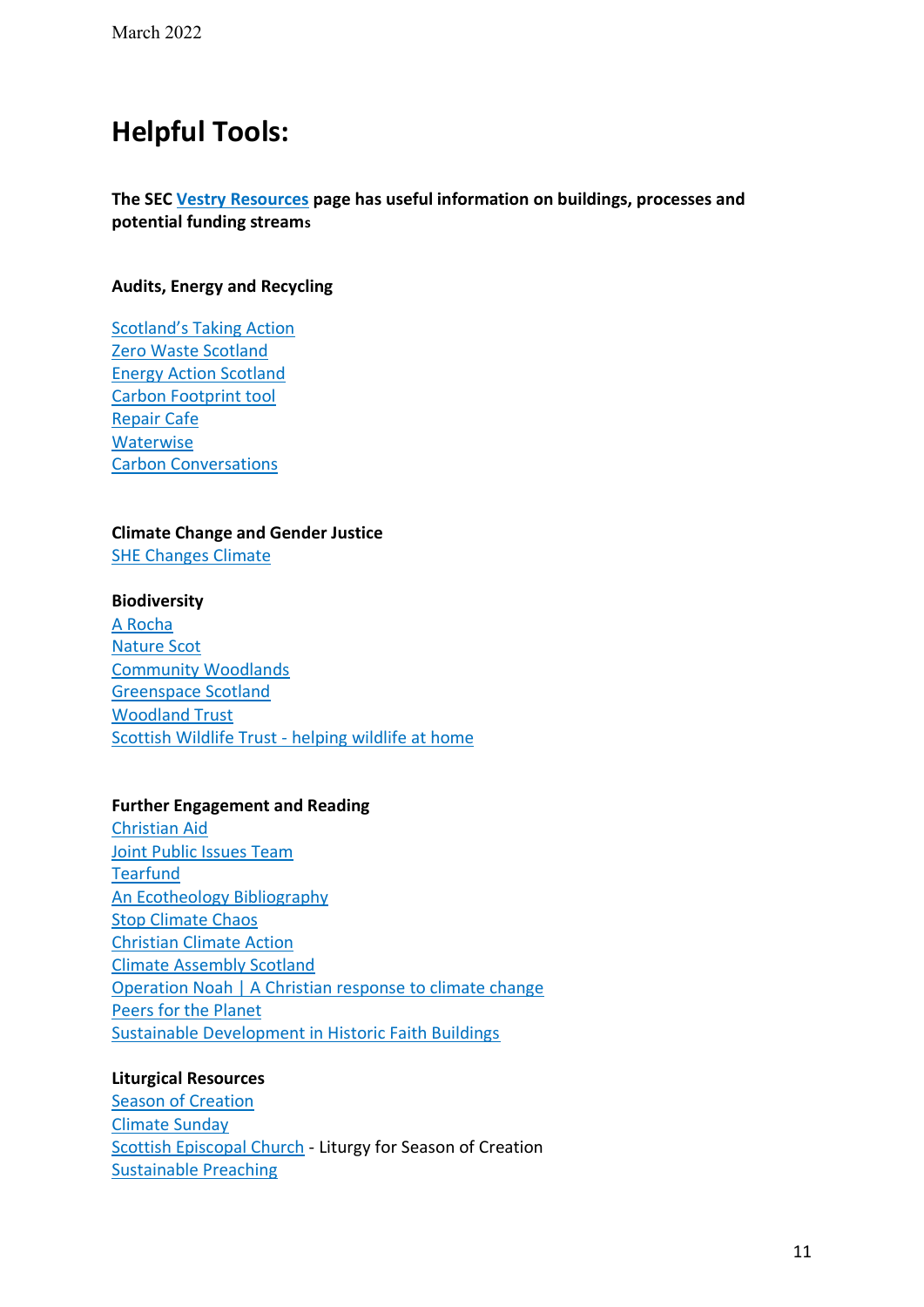#### **Prayer Resources**

[Pray and Fast for the Climate](https://prayandfastfortheclimate.org.uk/) [24-7 Prayer](https://www.24-7prayer.com/climatejustice)

#### **Join Others Locally and Around the World**

[Eco-Congregation Scotland](https://www.ecocongregationscotland.org/) [Green Christian](https://greenchristian.org.uk/) [The Church of England](https://www.churchofengland.org/about/environment-and-climate-change) [The Anglican Communion](https://acen.anglicancommunion.org/) [European Christian Environment Network](https://www.ecen.org/) [Transition Network](https://transitionnetwork.org/) <https://joyinenough.org/> [https://uk.bookshop.org/books/regeneration-ending-the-climate-crisis-in-one](https://uk.bookshop.org/books/regeneration-ending-the-climate-crisis-in-one-generation/9780141998916)[generation/9780141998916](https://uk.bookshop.org/books/regeneration-ending-the-climate-crisis-in-one-generation/9780141998916) [https://acen.anglicancommunion.org](https://acen.anglicancommunion.org/)

#### **Local Action**

[Our Place](https://www.ourplace.scot/)

Version 1.0 - published March 2022.